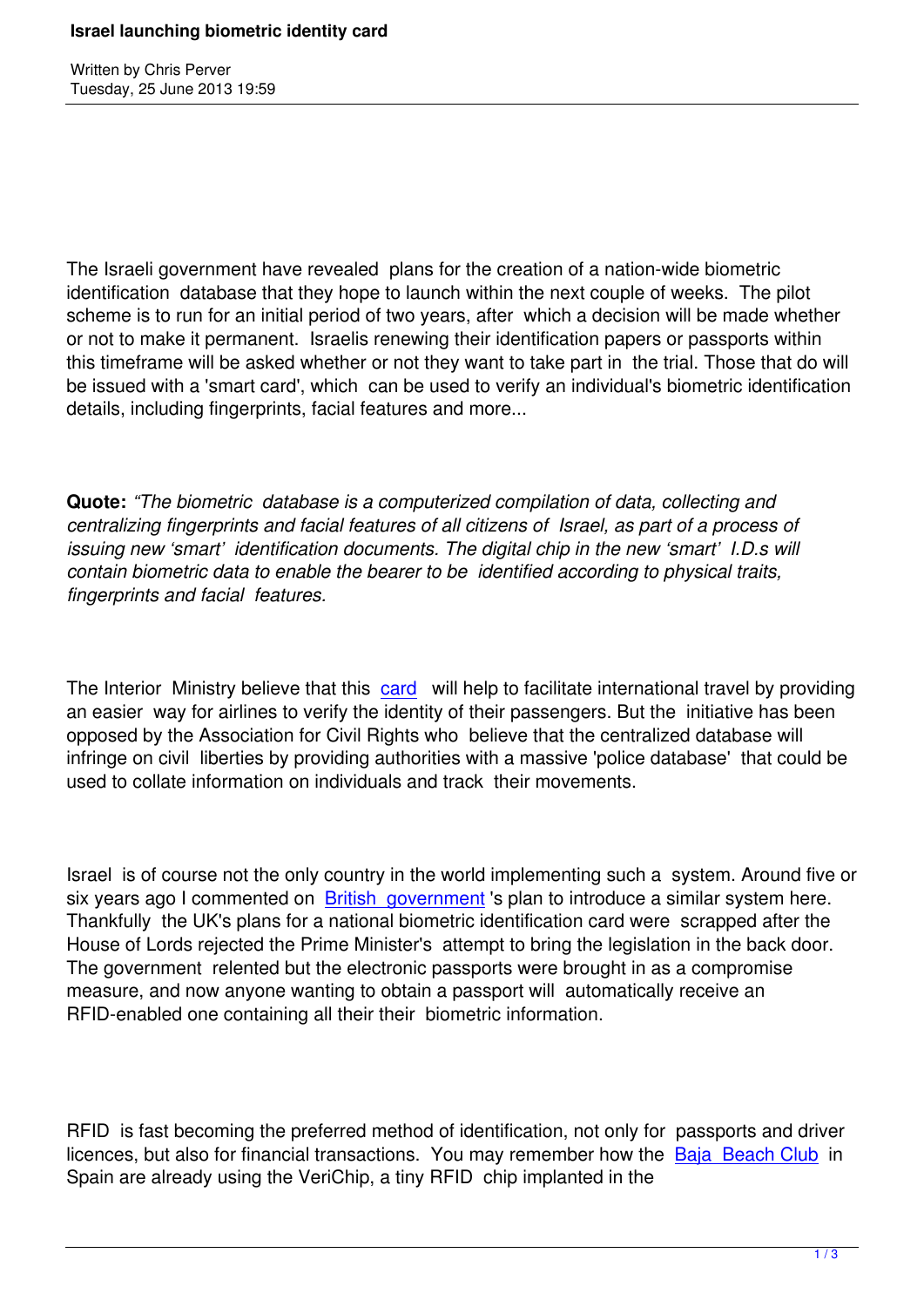## right arm or wrist

.

, as a preferred method of payment for their clientèle. Look at the following advertisement produced by IBM around 2006. The video shows a suspicious looking character walking [quickly through a s](https://www.prophecynews.co.uk/technology/1137-columnist-admits-verichip-often-implanted-in-wrist)upermarket. He lifts various items and hides them in his trench coat. He is closely watched by a security guard, two sales clerks, security cameras and several shoppers, the inference being made that he is a shoplifter. The security guard closes in. But as he walks out of the store, the items in his coat are scanned by RFID. He is also scanned and his account automatically debited. The security guard stops him, but only to give him his receipt. The advertisement then states,

*"Check-out lines, who needs them? This is the future of eBusiness"*

It is a scary future. Perhaps RFID enabled checkouts will eliminate queues and drive down costs. Perhaps a cashless society would reduce petty theft and make it easier and quicker to purchase items. But it is chilling when you remember that it was IBM that built the machines that enabled Hitler to track the six million Jews that were sent to their deaths during the Nazi Holocaust. The Bible also foretells of a time when a world leader will arise, and will compel all people to receive an identifying mark in their right hand or in their forehead. And that without this identifying mark, or the name of the Beast, or the number of his name, no man should be able to buy or sell (Revelation 13:16-18). Today we have the technology to implement such a system. And as you can see, with advertisements like these, the global population is already being conditioned into accepting it as normal.

As believers, we are not against these systems because we have something to hide, nor are we fearful of them. The Bible tells us that we should be subject to the higher powers for they are ordained of God (Romans 13). But the Bible also forewarns us what can happen when such information falls into the wrong hands.

This news shows us how close we are getting to the time of the great tribulation, as mentioned in the books of Jeremiah, Daniel and Revelation. It also shows us just how close we may be to the return of Israel's Messiah. Most of the Old Testament prophets had something to say about His coming, but Zechariah describes both events in great detail. Zechariah 9 tells of the Messiah's first coming, His entrance into Jerusalem on a donkey. Zechariah 11 mentions His betrayal to the temple priests, and how He was sold into their hands for 30 pieces of silver. Zechariah 12 speaks of how the Messiah would be crucified (see also Psalm 22). Zechariah 13